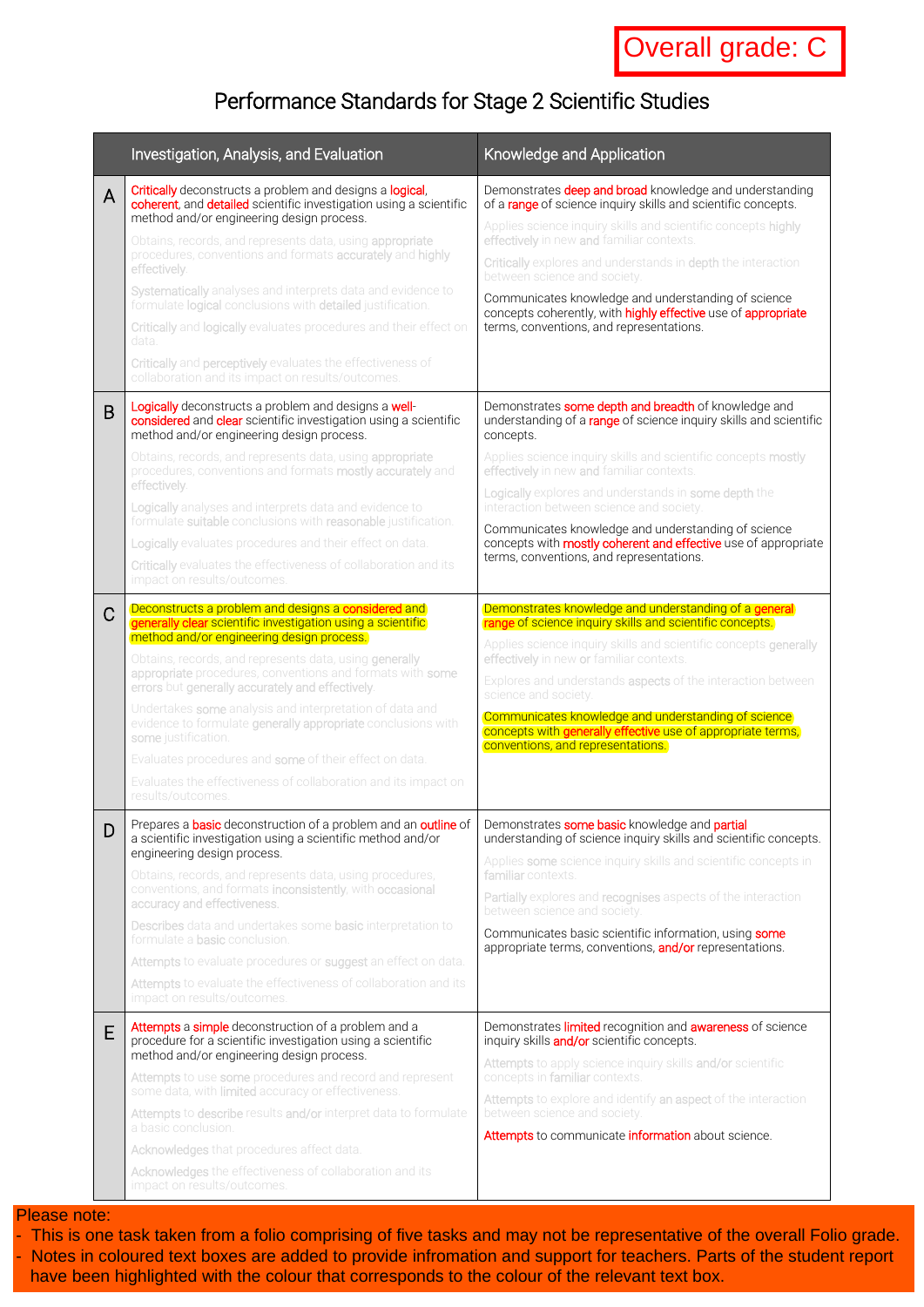# **Inquiry Folio - Design Proposal**

# **Does price impact the effectiveness of antibacterial hand sanitisers?**

### Introduction

There is a wide range of antibacterial hand sanitisers on the market. Consumers associate a higher price with a better product. Companies use consumer psychology to trick consumers in to buying products. Comparative pricing is when two of the same items are placed next to each other, each with a different price- a higher cost and a lower cost. On average a consumer will purchase the more expensive product as they think a higher cost equals a better product (Entrepreneur Asia Pacific, 2016). Hand sanitiser's work by using isopropyl alcohol, also known as rubbing alcohol to kill microbial cells (Remedy Grove, 2017). Rubbing alcohol contains water and makes it easier for the skin to absorb (University of Toronto, 2012). Since there is no need to rinse or dry your hand's, consumers are drawn to the convenience of the product and are more than likely to purchase anything that would make life easy. This practical will test whether there is a link between cost and effectiveness.

#### **Hypothesis**

*If the cost of antibacterial hand sanitiser is higher, than it is more effective at killing germs.*

#### Deconstruction of problem

#### **Mind Map-**

#### *Price*

Through the eyes of a consumer, a higher price means higher quality. When purchasing an antibacterial product, you want to get the best product you can, meaning you are more likely to purchase a high cost product to ensure you get a good brand. *Convenience* Antibacterial products like hand sanitisers offer the convenience of "on-the-go". Hand sanitiser doesn't require water or soap to clean all the germs off your hands. This product is appealing to consumers as it's quick and easy to use.



IAE1 - An investigable question is provided, supported by an appropriate hypothesis that is linked to the introduction. The outcome is uncertain.

KA1 - Shows an understanding of the active ingredients and how it is absorbed into the skin

KA4 - Uses conventional in-text referencing to communicate the source of her information when outlining the reason for the investigation

IAE1 - A deconstruction is provided that considers aspects of the investigation, although only a small amount is relevant to the design of the method e.g. what factors might affect the growth of microbes? How many samples might be needed?

*Brand*

Consumer will buy products that they trust. A brand like Dettol is well know for making antibacterial products and is most likely to be a popular purchase within consumers.. *Reduce spreading* Many people use antibacterial products to stop the spread of germs. *Effectiveness* Many brands state their product kills 99.9% of germs. Many consumers will buy higher priced items, but are higher priced products more effective?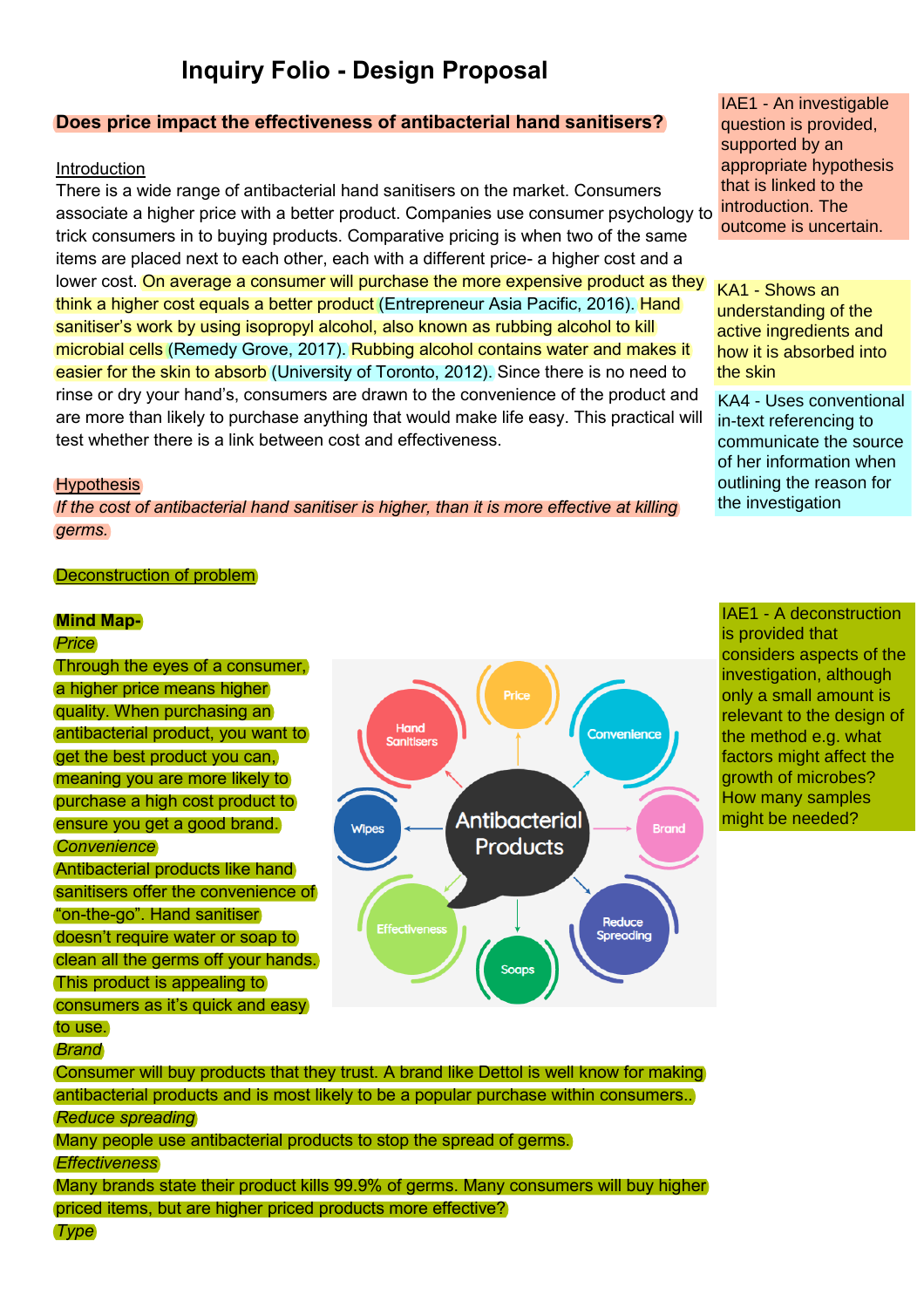# Antibacterial products come in different forms; liquids, gels, soaps, wipes, and sprays. *Amount used*

When using antibacterial products, you want to use a reasonable amount to ensure the product has the opportunity to work; if you only use a small amount of product, it won't work as effectively. If you use a large amount of product it could potential cause damage to the object as the ingredients could be corrosive.

# *Active ingredients*

There are many ingredients and chemicals in antibacterial products. An ingredient like rubbing alcohol is active in killing germs. However, there is alcohol-free antibacterial

#### products on the market.

*Temperature of incubation*

When testing the growth of bacteria, it is important to mimic the environment it most commonly grows in. for this practical 30**˚**C mimics the environment of hands that the bacteria will grow on.

# **Variables**

*Independent:* cost of sanitiser (brand) *Dependent:* bacterial growth

*Controlled variables:* type of product,

amount of hand sanitiser, time collecting

bacteria, amount of product used, time soaking filter paper in the sanitiser, size of filter paper, temperature of incubation

# Safety considerations

| <b>Potential hazard</b>  | <b>Control measure</b>                                    | <b>Management</b>            |
|--------------------------|-----------------------------------------------------------|------------------------------|
| Germs spreading and      | Sealing the petri dish with   Sealing the petri dish with |                              |
| resulting in the harm of | Parafilm.                                                 | Parafilm as soon as          |
| myself and others.       |                                                           | possible and disposing of it |
|                          |                                                           | correctly.                   |

# Brands

- Palmolive hand sanitiser- 200 ml \$8.25
- Dettol- 200 ml \$7.50
- Aqium- 200 ml \$3.73
- Coles hand sanitiser- 200 ml \$3.50

# **Materials**

- Palmolive hand sanitiser
- Dettol hand sanitiser
- Aqium hand sanitiser
- Coles hand sanitiser
- 5x pre-prepared nutrient agar plates
- Bacteria, collected from air conditioning vent
- **Tweezers**
- Filter paper
- Hole punch
- Parafilm
- 1 cm squared grid paper
- 



knowledge of suitable growth conditions for microbes

KA4 - variables are identified, although it is unclear how the dependent variable will be measured. A reasonable number of variables to be controlled is considered.

IAE1 - Safety has been considered, although basic